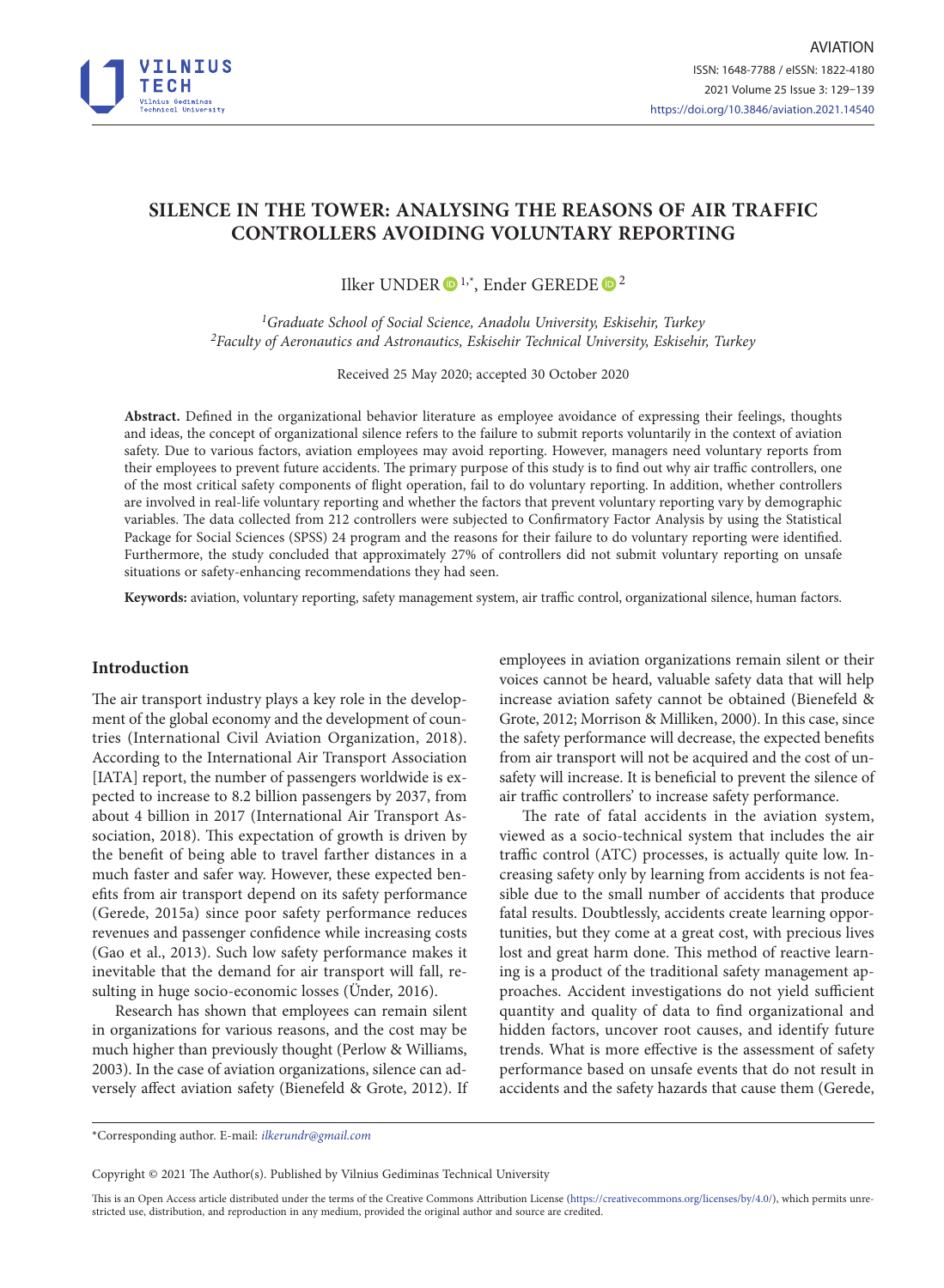2018). This makes it possible to prevent future accidents, in other words, to be proactive. To achieve all this, obtaining data in a proactive manner rather than reactive one safety is vital (International Civil Aviation Organization, 2013). Indeed, the success of the Safety Management System (SMS), which allows implementing the next-generation safety management approaches to real-life conditions by presenting a performance-based approach, depends on the acquisition of quality safety data (Gerede, 2015b).

In brief, reporting unsafe events and safety hazards that appear to be insignificant but pave the way for accidents, rather than accidents themselves, is of great importance. The data in question are revealed by the testimony of the people who carry out these activities themselves at the very end of the aviation processes. In this case, it becomes important how to obtain adequate quality safety data from the employees in question who are the actual performers of these processes. Employees may prefer to remain silent due to various factors. Controllers witness valuable data both concerning their organizational processes and the flight processes they manage. In other words, their data can be used to improve the safety of both the air traffic management system and flight processes. As such, the success of the reporting and the resulting success of safety management depends on learning the reasons behind controllers' lack of involvement in voluntary reporting. Improvements in the success of voluntary reporting can only be made if the factors hindering such reporting are known.

## **1. Conceptual framework**

### **1.1. Air traffic control services and aviation safety**

ATC service is defined as managing every stage of flight to prevent aircraft from colliding with each other or hitting other obstacles, in other words, ensuring the safe, orderly, and rapid flow of air traffic both in the air and on the ground (International Civil Aviation Organization, 2016; Uslu & Dönmez, 2017). ATC service provides three services to aircraft: tower control, approach control, and aerodrome control (International Civil Aviation Organization, 2016).

Air traffic controllers are the employees who provide ATC services to aircraft. They provide the safety and orderly functioning of the air traffic flow by providing various information, instructions and advice via radio to the pilots with whom they communicate on board the aircraft. The information the controllers transmit to the pilots may relate to the route, altitude, speed or airport of destination, as well as to meteorological conditions (International Civil Aviation Organization, 2016; Uslu & Dönmez, 2017). Therefore, controllers make an important contribution to aviation safety through the information they convey. However, as with other aviation employees, controllers can threaten safety by making errors and violations under the influence of various factors. Indeed, in a report published in 2002, EUROCONTROL noted that excessive workload negatively affects human performance and emphasized that fatigue can negatively affect situational

awareness, error management, and human performance (EUROCONTROL, 2002).

Aviation operations cover extremely complex processes with high risks (Gao et al., 2013). Of all commercial flights that took place in 2018, 62 accidents resulted in fatalities (International Civil Aviation Organization, 2018). Despite this, researchers have found that hundreds or even thousands of safety-threatening situations are encountered before an accident occurs and they state that these situations go unreported because they do not produce any serious results (Reason, 1997). However, in a different context, the safety hazards that cause these unsafe events, which do not result in any severe consequences, can also cause an accident. For this reason, even if there are no accidents, there is a great benefit in knowing the factors that cause unsafe events that are low in severity.

Examining the reasons for the occurrence of aircraft accidents in the early stages of aviation reveals that these accidents were caused mostly by significant technical factors. Thanks to the advances in technology, the aircraft accidents that occur today are largely due to human errors and the organizational factors that cause them, rather than technical ones (International Civil Aviation Organization, 2013). When aircraft accidents resulting in fatalities are analyzed, it is noted that approximately 5% of these accidents are caused by controllers. For example, in the plane crash in which 71 people died as a result of the collision of two planes over Überlingen on July 1, 2002, it was revealed that a controller left his place of duty despite the ban. Later, it was determined that the mistakes made by the other controller, who had to track 3 planes from 2 monitors, caused the accident (German Federal Bureau of Aircraft Accidents Investigation, 2004). Although this rate of 5% may seem very low considering all accidents occurring, the indirect effect of controllers in pilot-induced accidents should not be ignored (Moon et al., 2011). Problems in the interaction of controllers with pilots, in particular, play an important role in reducing aviation safety (Skybrary, 2019), which make us turn our attention to the air traffic controllers involved in the extreme end of aviation operations, who are tasked with helping aircraft carry out their flight operations safely. Air traffic controllers' reporting of any unsafe situations observed in this process and their suggestions for increasing safety is invaluable in the prevention of possible accidents. However, it is thought that controllers remain silent in the face of unsafe situations for a variety of reasons, by not voluntarily reporting the relevant hazards and incidents (Liao, 2015). Therefore, it is highly critical for aviation organizations and managers to investigate why voluntary reporting is not carried out, which is of great importance in preventing accidents and incidents and improving safety performance.

#### **1.2. Organizational silence**

Organizational silence is defined as an individual's deliberate retention of information, thoughts, and feelings, which are potentially important for business and organizational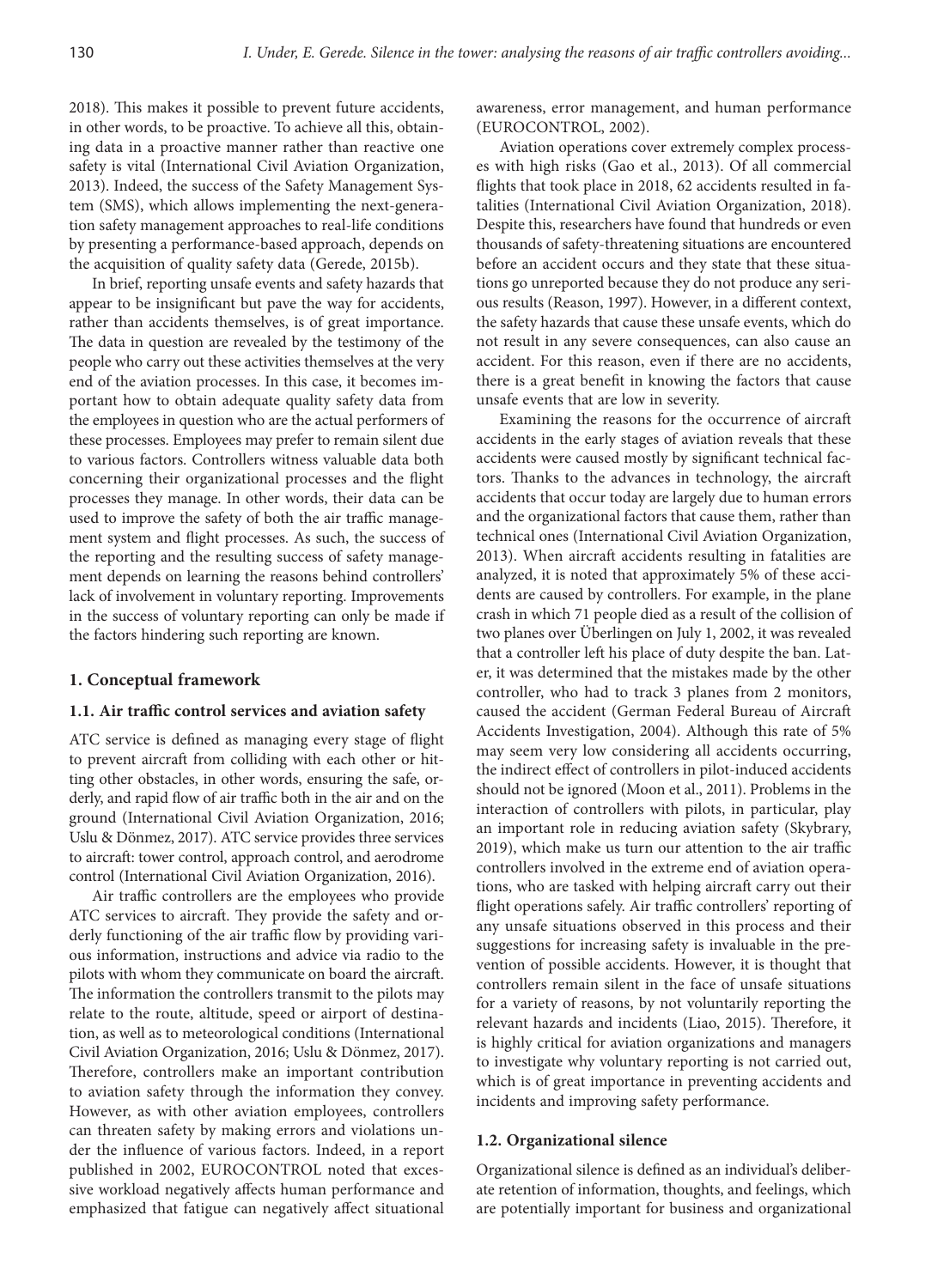processes (Dyne et al., 2003; Morrison & Milliken, 2000). Research suggests that employees have information that can contribute to various problems or situations in the organization (Morrison & Milliken, 2000) but reveals that they are reluctant to speak out (Bowen & Blackmon, 2003). Morrison and Milliken (2000) state that this situation negatively affects the development and change of the organization.

One of the most important issues addressed in the organizational silence literature is undoubtedly the determination of why employees remain silent. Pinder and Harlos (2001), among the first to address employee silence, address employee silence in a multidimensional way by stating that employees remain silent based on quiescence and acquiescence. According to Pinder and Harlos (2001), workers who remain silent due to quiescence and acquiescence are aware of the alternatives but remain silent thinking that speaking will not provide any benefits. Employees who act on self-protection think that something bad will happen as a result of their conversations and tend to remain silent proactively. Dyne et al. (2003) state that employees remain silent in a way that is acquiescent, defensive and prosocial. Brinsfield (2013) categorizes employees' silence into the dimensions of six motives: ineffectual, relational, defensive, diffident, disengaged, and deviant. Based on the organizational silence literature, Ünder (2016) gathered the reasons behind maintenance personnel's avoidance of voluntary reporting under four factors: silence based on relational and prosocial, silence based on the disengaged, silence based on quiescence and acquiescence, and silence based on fear and defensive. Therefore, while there is no consensus in the literature on determining the reasons for which employees remain silent, some of the accepted factors related to silence are given above.

Managers in aviation organizations expect their employees not to remain silent in the face of unsafe, risky situations. Aviation employees' speaking out and not remaining silent in their organizations indicates satisfactory and effective voluntary reporting in quantitative and qualitative terms. The most important vocal resource for employees regarding aviation safety is voluntary reporting (Ünder, 2016). In this study, the reasons for employee silence were examined in terms of air traffic controllers, a key element of the aviation system.

#### **2. Method**

### **2.1. Aim of the study**

Ünder (2016) has developed a scale to determine the reasons why aircraft maintenance technicians in Turkey are not involved in voluntary reporting. In this study, the researcher first performed an explanatory factor analysis and, using a four-dimensional structure, revealed why aircraft maintenance technicians avoided voluntary reporting. These non-reporting dimensions are based on relational and prosocial, fear and defensive, quiescence and acquiescence and disengaged. The four-factor structure

The first objective of the current study is to verify the four-factor structure of Ünder (2016) on the reasons why aircraft maintenance technicians are not involved in voluntary reporting in a different sample context. If the structure is confirmed, the reason behind the new sample of air traffic controllers' silence will be revealed, and another aim of the study will be achieved. For this purpose, CFA was carried out with the data obtained. The CFA is an analysis method used to test whether a previously defined structure is verified (Çokluk et al., 2014).

the voluntary non-reporting variable.

The second and main objective of the study is to determine whether controllers are involved in real-life voluntary reporting on unsafe situations or safety-enhancing recommendations. Among the additional aims of this study are revealing the relationships between the factors that prevent controllers from making voluntary reporting, determining whether there is a difference between aircraft maintenance technicians and controllers, and finding out whether volunteer reporting averages differ by demographic variables.

### **2.2. Universe and sampling**

The universe of the study consists of air traffic controllers in active employment in Turkey. As of 2018, 1475 controllers are working under the General Directorate of State Airports Authority (DHMI) in Turkey (Tunç, 2018). The most important factor underlying this selection of the universe is the critical role of the ATC personnel in ensuring aviation safety. To this end, 212 controllers working in Turkey were reached by using convenience sampling and snowball sampling methods, and the data obtained from 212 participants were analyzed.

# **2.3. Data collection tool**

The data collection tool is composed of three sections. The first section employs the data collection tool consisting of 25 items and 4 dimensions developed by Ünder (2016) to find out the reasons for voluntary non-reporting. 5-point Likert scale  $(1 - Absolutely disagree, 2 - Disagree, 3 - Un$ sure,  $4 - \text{Agree}, 5 - \text{Absolutely agree}$  was used to get the answers of the participants. The second section asks the participants whether they have previously encountered an unsafe incident and safety hazard and reported it. The third section collects the demographic data of the participants.

#### **2.4. Validity and reliability**

The values for the factor structure of the voluntary nonreporting scale developed by Ünder (2016) are presented in Table 1.

In his study where he developed the scale of voluntary non-reporting (silence), Ünder (2016) reported the Cronbach alpha value to be 0.960. In the current study, the Cronbach alpha reliability coefficient was found to be 0.930.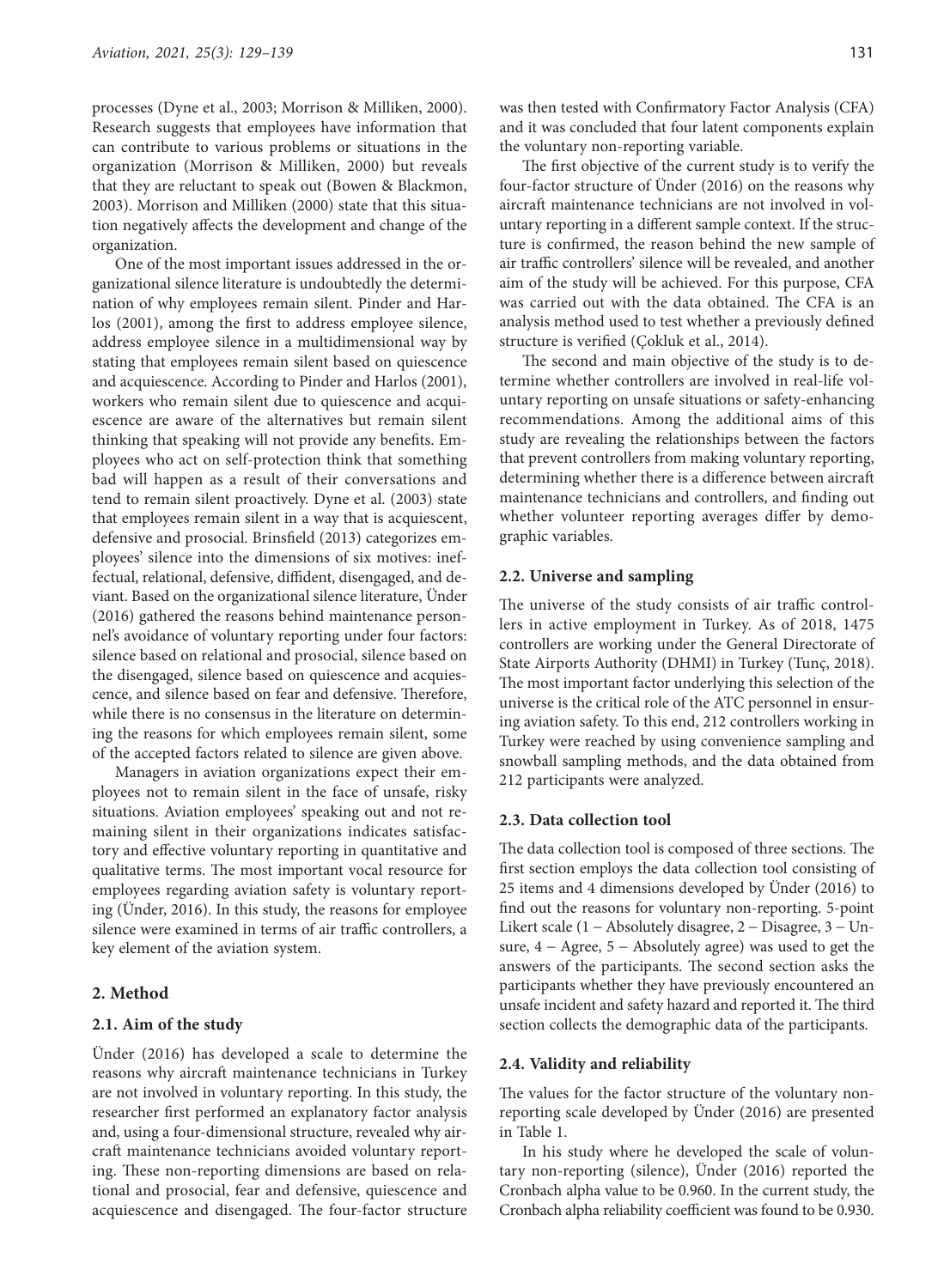| Factor                      | Number of items             | Factor load value/<br>range | Item total<br>correlations | Alpha reliability<br>coefficient |  |  |
|-----------------------------|-----------------------------|-----------------------------|----------------------------|----------------------------------|--|--|
| Relational and Prosocial    |                             | $0.555 - 0.805$             | $0.584 - 0.803$            | 0.917                            |  |  |
| Fear and Defensive          | 4                           | $0.765 - 0.880$             | $0.701 - 0.841$            | 0.899                            |  |  |
| Quiescence and Acquiescence |                             | $0.510 - 0.806$             | $0.596 - 0.705$            | 0.850                            |  |  |
| Disengaged                  |                             | $0.400 - 0.782$             | $0.414 - 0.653$            | 0.792                            |  |  |
| <b>KMO</b> Value            | 0.885                       |                             |                            |                                  |  |  |
| Bartlett Sphericity Value   | $X^2 = 3389.375$ , p < 0.00 |                             |                            |                                  |  |  |

Table 1. Factor structure of the voluntary non-reporting scale

The number of items and Cronbach alpha values as regards the factors are given in Table 1. These Cronbach alpha values indicate that the scale and the results are reliable (Punch, 2005). Both the item-total correlations and the Cronbach alpha values given in Table 1 show that each dimension has the desired reliability values (Özdamar, 2004). The structure validity of the voluntary non-reporting scale developed by Ünder (2016) was tested by the confirmatory factor analysis for the current study. Kaiser-Mayer-Olkin (KMO) and (KMO > 0.80) Bartlett Sphericity Test (*p* < .01) show a normal distribution of the data set (Çokluk et al., 2014).

CFA is employed to test the accuracy of a previously established relationship by the researcher (Netemeyer et al., 2003). It provides statistical data on whether the data obtained (observed) by the (proposed) model depicting the relationships between latent variables match (Çokluk et al., 2014).

For this purpose, the four-factor structure proposed by Ünder (2016) was tested with a sample of controllers with first- and second- level CFA. The resulting goodness-offit statistics allow us to comment on how much the data set adapts to previously determined factors (Çokluk et al., 2014; Meydan & Şeşen, 2001).

In the first-level CFA analysis as shown in Table 2, the Chi-square/DF found to be 2.55. According to the related literature, values below 3 indicate a perfect fit (Kline, 2016). The Root Mean Square Error of Approximation (RMSEA) value is 0.08, which indicates a good fit. On the other hand, Goodness of Fit Index (GFI) is 0.80 and Comparative Fıt Index (CFI) is 0.87, so both values are moderately compatible. The moderate alignment of the GFI and CFI values can be explained by the small size of the sample (Çokluk et al., 2014).

In the second-level CFA, the model also includes the latent variable for voluntary non-reporting. Based on the fit indices obtained from the second level CFA, four latent variables (relational and prosocial reporting-RPR, fear and defensive reporting-FDR, quiescence and acquiescence reporting-QAR and disengaged reporting-DR)

Table 2. Goodness of fit values based on first level confirmatory factor analysis

| General<br>Structure | Chi-square/df | <b>GFI</b> | CFI   | <b>RMSEA</b> |
|----------------------|---------------|------------|-------|--------------|
| Fit Indices          | 2.550         | 0.800      | 0.870 | 0.080        |

were combined to explain the voluntary non-reporting (VNR) latent variable. Table 3 shows the fit values. The Chi-square/DF within the second level CFA was found to be 2.55. A Chi-square/SD value below 3 is considered as a perfect fit (Meydan & Şeşen, 2001). It is observed that RMSEA is 0.08, GFI is 0.80, and CFI is 0.87. The small sample can explain the moderate level of fitness, which is similar to the first-level analysis.

Table 3. Goodness of fit values resulted from second level confirmatory factor analysis

| General<br>Structure Fit | Chi-square/df | <b>GFI</b> | CFI   | <b>RMSEA</b> |
|--------------------------|---------------|------------|-------|--------------|
| Indices                  | 2.550         | 0.800      | 0.870 | 0.080        |

Data obtained from the second level CFA shows that the four latent variables (RPR, FDR, QAR, DR) basically explain the voluntary non-reporting variable in ATC. In other words, testing the structure proposed in Ünder (2016)'s earlier work for technicians, the current study concluded that it is valid for the context of air traffic controllers as well. Figure 1 shows the results for the second level CFA.



Figure 1. Second level confirmatory factor analysis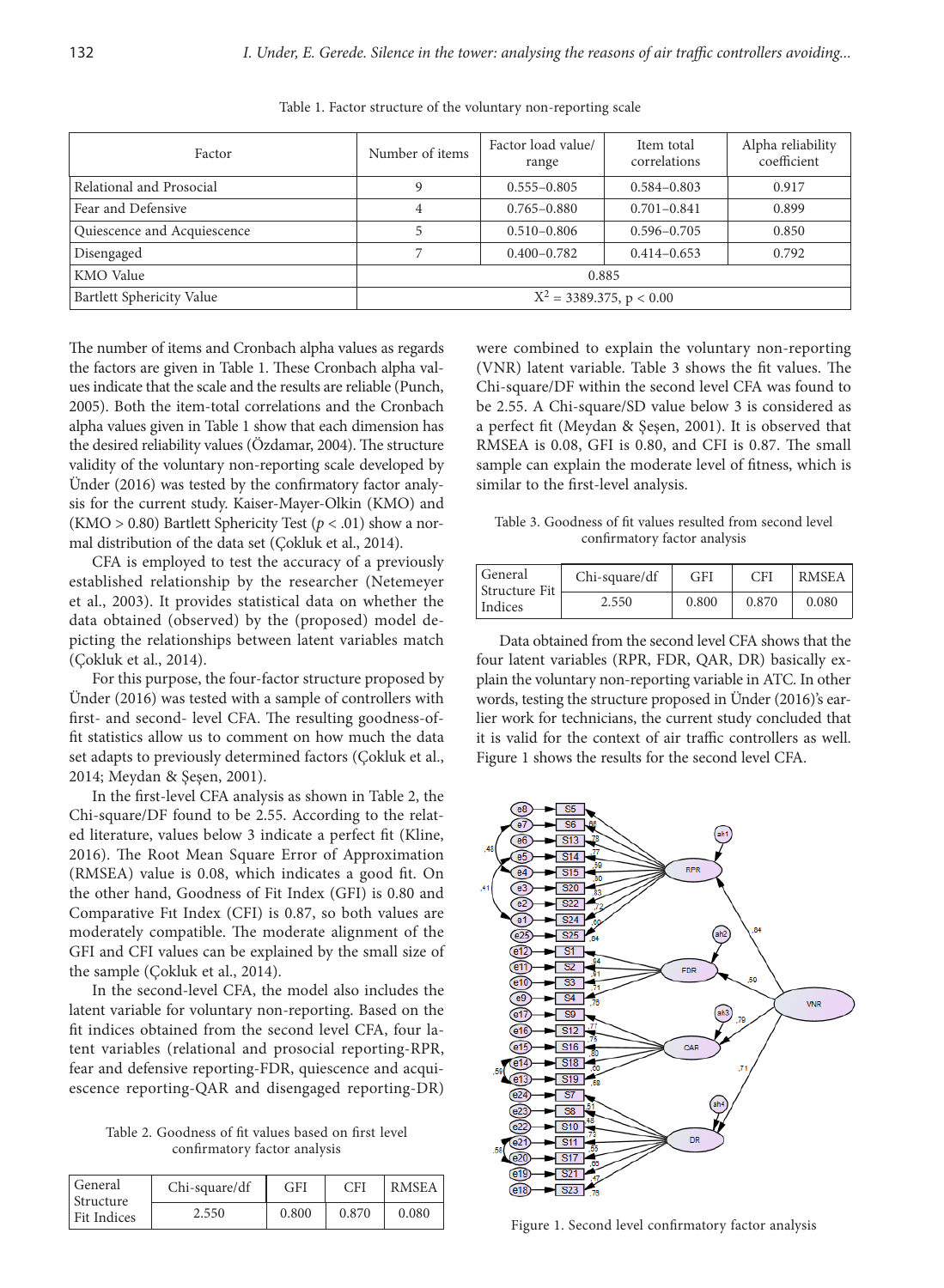# **3. Results**

In the study, a total of 212 participants 35.8% of whom are female and 64.2% male. 33.9% of the participants are 30 or younger. Participants in the 31 and 40 age range account for about 45% of all the participants. Regarding the education level of the participants, it is noted that approximately 98% of them have undergraduate or higher degrees. Approximately 70% of the participants have professional experience of 5 years or more.

To determine whether they submit volunteer reports in real life, the participants were asked the following question "Have you made any voluntary reporting of any unsafe event, safety hazard or safety-enhancing suggestion?" 17.9% of respondents stated that they did not experience such a situation requiring reporting, while 26.4% stated that they had encountered an unsafe situation but did not perform voluntary reporting.

Table 4 shows the four dimensions (reporting based on relational and prosocial, fear and defensive, quiescence and acquiescence, and disengaged) and 25 items of voluntary non-reporting scale statements given to 212 controllers. The table also shows the factor averages for the

Table 4. Voluntary non-reporting scale dimensions and items means

|                                                            | Item<br>Mean                                                                                                                     | Factor<br>Mean | <b>SD</b> |       |  |  |  |  |
|------------------------------------------------------------|----------------------------------------------------------------------------------------------------------------------------------|----------------|-----------|-------|--|--|--|--|
| Non-Reporting Based on Relational and Prosocial Silence    |                                                                                                                                  | 2.445          |           |       |  |  |  |  |
| S5                                                         | I do not report because I am concerned about being cast out by my co-workers.                                                    | 2.10           |           | 1.112 |  |  |  |  |
| S6                                                         | I do not report because I do not want to stir up trouble with my co-worker(s) by reporting them.                                 | 2.89           |           | 1.268 |  |  |  |  |
| S13                                                        | I do not report because I do not want to be stigmatized as the "complainer" in my company/among my<br>co-workers.                | 2.37           |           | 1.199 |  |  |  |  |
| S <sub>14</sub>                                            | I do not report because I do not want to reveal my company's faults and cause it to be penalized by the<br>$EASA1$ .             | 2.05           |           | 0.922 |  |  |  |  |
| <b>S15</b>                                                 | I do not report because I do not want to damage my relationships with my co-worker(s) by reporting them.                         | 2.75           |           | 1.245 |  |  |  |  |
| S20                                                        | I do not report because I do not want to damage my relationships with my supervisor(s) by reporting them.                        | 2.47           |           | 1.145 |  |  |  |  |
| S <sub>22</sub>                                            | I do not report because I do not want to reveal my co-workers' faults and cause them to be punished.                             | 2.87           |           | 1.147 |  |  |  |  |
| S24                                                        | I do not report because I do not want to reveal my company's faults and cause it to be penalized by the<br>$DGCA2$ .             | 1.96           |           | 0.859 |  |  |  |  |
| S <sub>25</sub>                                            | I do not report because I do not want to stir up trouble with my supervisor(s) by reporting them.                                | 2.55           |           | 1.145 |  |  |  |  |
|                                                            | Non-Reporting Based on Fear and Defensive Silence                                                                                |                | 2.791     |       |  |  |  |  |
| S1                                                         | I do not report because I think my company will punish me.                                                                       | 2.59           |           | 1.249 |  |  |  |  |
| S <sub>2</sub>                                             | I do not report because I think the DGCA will punish me.                                                                         | 2.52           |           | 1.206 |  |  |  |  |
| S3                                                         | I do not report because I do not think there is any legislation in place to protect me in case of an<br>accident investigation.  | 2.97           |           | 1.216 |  |  |  |  |
| S4                                                         | I do not report because I think that I will face the same problems experienced by my co-workers who<br>have previously reported. | 3.08           |           | 1.291 |  |  |  |  |
| Non-Reporting Based on Quiescence and Acquiescence Silence |                                                                                                                                  |                |           |       |  |  |  |  |
| S9                                                         | I do not report because I do not think that our supervisors like to hear anything negative.                                      | 2.43           |           | 1.216 |  |  |  |  |
| S12                                                        | I do not report because I think our supervisors urging us to report is only lip service.                                         | 2.91           |           | 1.314 |  |  |  |  |
| S16                                                        | I do not report because I think our supervisors do not encourage reporting.                                                      | 2.73           |           | 1.243 |  |  |  |  |
| S <sub>18</sub>                                            | I do not report because there has been no feedback on previous reports.                                                          | 2.85           |           | 1.244 |  |  |  |  |
| S <sub>19</sub>                                            | I do not report because I think that previous reports have been covered up.                                                      | 3.13           |           | 1.219 |  |  |  |  |
|                                                            | Non-Reporting Based on Disengaged Silence                                                                                        |                | 2.200     |       |  |  |  |  |
| S7                                                         | I do not report because I do not think reporting will do me any good.                                                            | 2.90           |           | 1.315 |  |  |  |  |
| S8                                                         | I do not report because I do not think reporting is my job.                                                                      | 1.90           |           | 0.825 |  |  |  |  |
| S10                                                        | I do not report because I do not want to waste my free time reporting.                                                           | 2.15           |           | 1.173 |  |  |  |  |
| S11                                                        | I do not report because I do not know how to report.                                                                             | 2.07           |           | 1.016 |  |  |  |  |
| S17                                                        | I do not report because I do not want to bother with learning how to report.                                                     | 1.95           |           | 0.912 |  |  |  |  |
| S21                                                        | I do not report because I think that the issue to be reported has already been reported by someone else.                         | 2.21           |           | 1.014 |  |  |  |  |
| S <sub>2</sub> 3                                           | I do not report because I do not want to waste time reporting when I do not have time for my own duties.                         | 2.23           |           | 1.020 |  |  |  |  |
|                                                            | Total<br>2.505<br>0.700                                                                                                          |                |           |       |  |  |  |  |
|                                                            | Response categories: 1 - Absolutely disagree, 2 - Disagree, 3 - Unsure, 4 - Agree, 5 - Absolutely agree                          |                |           |       |  |  |  |  |

<sup>&</sup>lt;sup>1</sup> European Aviation Safety Agency.

<sup>2</sup> Directorate General of Civil Aviation.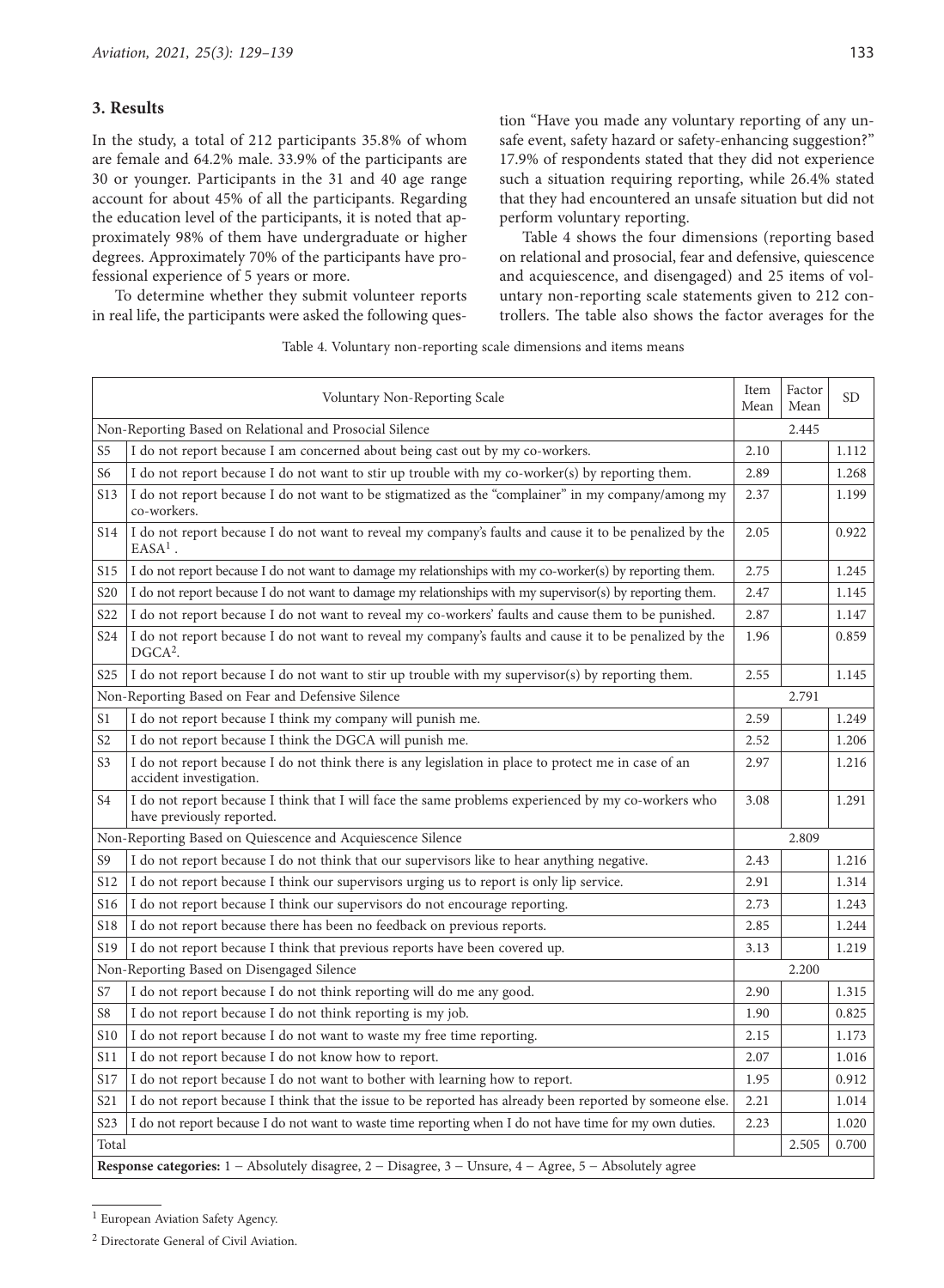four dimensions that constitute voluntary non-reporting, besides the item averages and standard deviations for each of the 25 items that constitute the factors.

The most important reason for silence in controllers is the "non-reporting based on Quiescence and Acquiescence Silence" dimension. The average for this dimension (2.81) was found to be higher than the averages of other 3-dimensions. There are 5 items under this dimension and the standard deviation values range from 1.216 to 1.314. These values are considered to be reasonable for interpretation. The most important reason why controllers do not report an unsafe incident or a safety hazard that could potentially threaten safety or fail to propose to improve safety is that they prefer to accept it rather than object to the poor reporting culture, and thus submit to the status quo.

The second most common factor that causes controllers not to engage in voluntary reporting (2.79) is the *Voluntary Non-reporting Based on Fear and Defensive Silence*. The highest value under this dimension belongs to the statement of "I do not report because I think that I will face the same problems experienced by my co-workers who have previously reported." (3.08). This item ranks second among the items that score the highest points on the 25-item scale. The *Voluntary Non-reporting Based on Fear and Defensive Silence* is remarkable in this respect.

Another dimension that causes controllers not to engage in voluntary reporting is the *Voluntary Non-reporting Based on Relational and Prosocial Silence* with an average of 2.44. The fourth dimension that causes controllers not to engage in voluntary reporting is the *Voluntary Non-reporting Based on Disengaged Silence*, with an average value of 2.2.

The related literature shows a significant relationship between demographic factors and silence. Therefore, we decided to test these relationships in our research. For example, Çakıcı's (2008) study shows that there is a significant difference between men and women's means of silence. Çakıcı explains this situation by stating that possible silence can make employees unhappy. Therefore, first, a t-test was performed, assuming that there could be a difference between male and female controllers in terms of their voluntary non-reporting averages. The result of the t-test was statistically insignificant  $(P = 0.815)$  (Table 5). Before the analysis, the assumption of homogeneity of the variance of the gender variable was tested (Levene =  $0.014$ ,  $p > 0.05$ ) and the homogeneity of its variances was confirmed.

Alioğulları (2012) found that there is a difference between the level of education and organizational silence, and that silence decreases as the level of education increases. He explains this by stating that with the increase of the education level, employees' self-confidence increas-

Table 5. T-test results by gender

| Group  | п   | Mean  | SD    | df  |          | D<    |
|--------|-----|-------|-------|-----|----------|-------|
| Male   | 136 | 3.486 | 0.708 | 210 | $-0.234$ | 0.815 |
| Female | 76  | 3.510 | 0.690 |     |          |       |

es, and therefore they become less silent. On the other hand, there are also studies examining the difference between the experience levels of employees and the average of silence. For example, Bayın et al. (2015) show that silence decreases as professional experience increases. They attributed this to inexperienced employees' not being able to trust their managers due to not knowing them well, and as a result, remaining silent. They also identified statistically significant variations depending on the unit of work.

We further analyzed whether the participants' voluntary non-reporting averages differed significantly according to their experience ( $p = 0.186$ ), work unit ( $p = 0.421$ ) and education levels ( $p = 0.934$ ), and conducted a one-way ANOVA test to find it out. The effect of all three variables on participants' voluntary non-reporting averages was found to be statistically insignificant. The values obtained are given in Table 6. Before the analysis, the homogeneity of the variances was examined. The assumption of homogeneity of the variances of the unit studied (Levene = 0.896, *p* > .05), level of education (Levene = 0.068, *p* > .05) and experience (Levene =  $1.620$ ,  $p > .05$ ) was confirmed.

To sum up, the demographic variables do not affect the voluntary non-reporting behaviour of controllers to a statistically significant degree.

The controllers participating in the study were asked whether they were actually doing volunteer reporting, and it was concluded that approximately 27% of them neither performed volunteer reporting of incidents, safety hazards they had observed nor made any safety-enhancing recommendations on perceived risks. Considering that a safety hazard can be eliminated thanks to information obtained by voluntary reporting, failure to report an unsafe situation means that a future accident cannot be prevented, and a catastrophe may occur (Bienefeld & Grote, 2012).

Also, a one-way ANOVA analysis was performed to reveal any statistically significant differences between the average scores of the ATC group that has experienced and voluntarily reported a safety hazard, incident or made a proposal to increase the safety, the ATC group that has not performed such reporting, and the ATC group that

Table 6. ANOVA results by experience, work unit and education level

| Group             | $\boldsymbol{n}$ | Mean  | <i>SD</i> | df  | F     | p<    |
|-------------------|------------------|-------|-----------|-----|-------|-------|
| $0.1 - 5$ years   | 70               | 3.500 | 0.747     | 208 | 1.620 | 0.186 |
| $6 - 10$ years    | 67               | 3.395 | 0.595     |     |       |       |
| $11-20$ years     | 53               | 3.498 | 0.721     |     |       |       |
| $21+$ years       | 22               | 3.772 | 0.761     |     |       |       |
| Tower Control     | 98               | 3.555 | 0.699     | 209 | 0.869 | 0.421 |
| Approach Control  | 64               | 3.464 | 0.656     |     |       |       |
| Aerodrome Control | 50               | 3.407 | 0.757     |     |       |       |
| Associate         | 4                | 3.510 | 0.806     | 209 | 2.393 | 0.094 |
| Undergraduate     | 168              | 3.443 | 0.689     |     |       |       |
| Postgraduate      | 40               | 3.711 | 0.713     |     |       |       |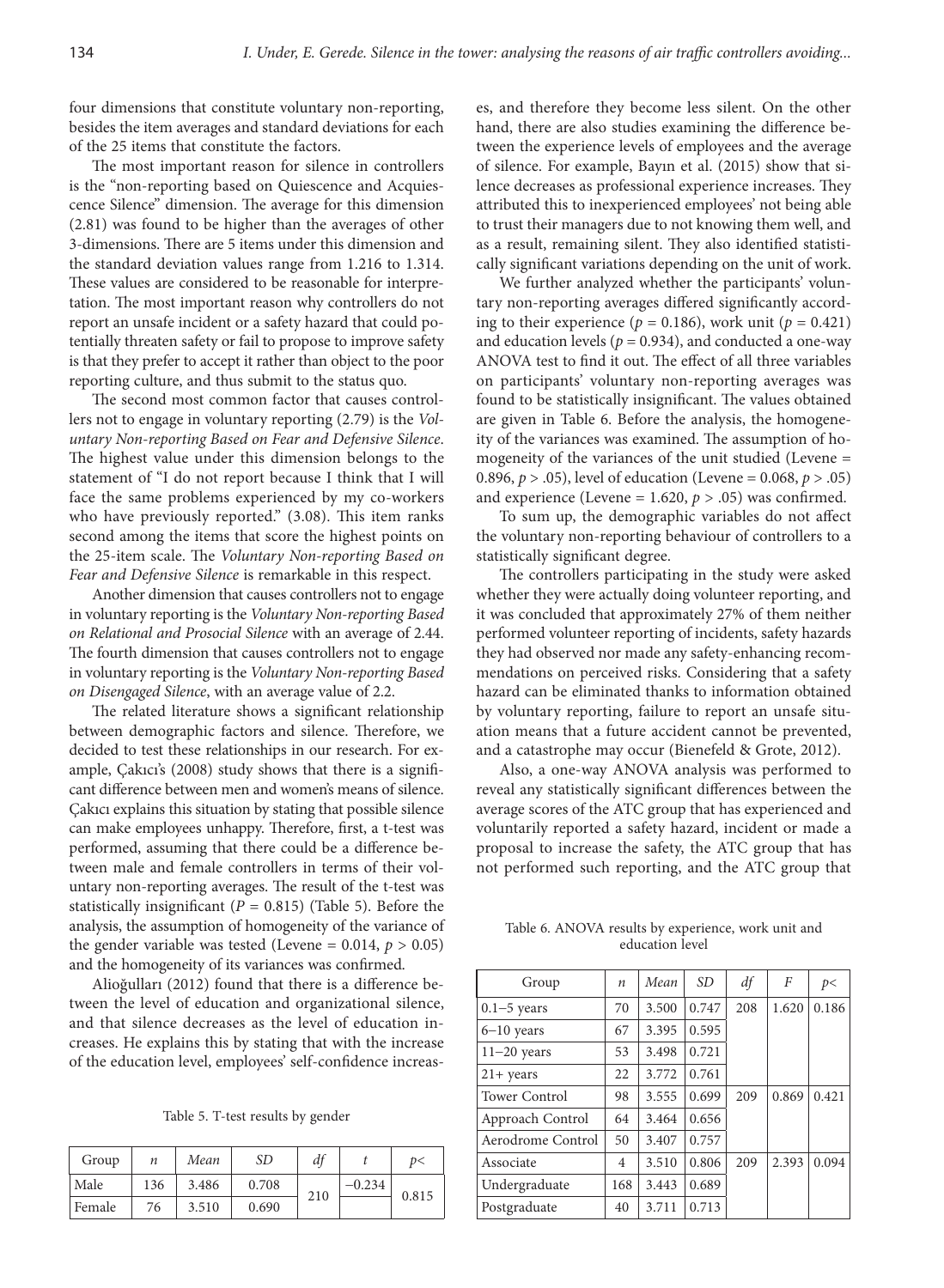has not faced any such situation (ie. comparison of the reporting, non-reporting, and inexperienced groups)

According to the values presented in Table 7, there is a statistically significant difference between the averages of the ATC groups who performed voluntary reporting when faced with a safety hazard, those who did not, and those with no history of any voluntary reporting situations (F(2.209) = 14.445;<.001). Before the analysis, the homogeneity of the variances was examined. According to the reporting history (Levene =  $0.742$ ,  $p > 0.05$ ), the assumption of homogeneity of the variances of the variables studied was confirmed.

Table 7. ANOVA results by reporting history

| Group                                                                                 | n   | Mean  | SD    | df  | F      | p<    |
|---------------------------------------------------------------------------------------|-----|-------|-------|-----|--------|-------|
| Reporting                                                                             | 118 | 2.337 | 0.689 | 209 | 14.445 | 0.000 |
| Not Reporting                                                                         | 56  | 2.908 | 0.616 |     |        |       |
| Not Encountering<br>any unsafe<br>incidence or<br>safety-increasing<br>recommendation | 38  | 2.436 | 0.625 |     |        |       |

The post-hoc test results revealed a statistical difference between the controllers performing voluntary reporting on a safety hazard, incident or making safety enhancing recommendation (2.337±, 0.689) and those who did not do so  $(2.908 \pm 0.616)$ .

Correlation analysis is applied to determine whether there is a relationship between two variables (Akbulut, 2010). As such, the correlation analysis was applied to determine whether there was any association between the four factors thought to constitute the reasons for voluntary reporting.

According to the correlation analyses in Table 8, there are positive correlations between non-reporting variables based on relational and prosocial, fear and defensive, quiescence and acquiescence, and disengaged. There is a strong statistically significant and positive correlation between quiescence and acquiescence reporting and relational and prosocial reporting  $(r = 0.518; p < 0.01)$ . Furthermore, strong statistically significant and positive relationships between the disengaged-based reporting and relational and prosocial-based reporting (*r* = 0.583; *p* < 0.01) variables, and disengaged-based reporting and quiescence and acquiescence-based reporting (*r* = 0.523;  $p < 0.01$ ) variables.

# **4. Discussion**

The question that is worthwhile to answer for improving aviation safety is why air traffic controllers tend to accept and bow to a poor reporting culture. The answer to this question lies in the points given to items below the four dimensions.

According to the results of our study, the *Non-Reporting Based on Quiescence and Acquiescence Silence* is the primary one among the factors that lead to controllers' exhibiting silent behavior and a lack of voluntary reporting. The item with the highest average value (3.13) in this dimension was "I do not report because I think that the previous reports have been covered up". Under this dimension, the second and third most frequently made statements, respectively, "I do not report because I think our supervisors urging us to report is only lip service." (2.91), and "I do not report because there has been no feedback on the previous reports" (2.85), emerged as the most common causes of silence. When these three highest-ranking reasons for employees not reporting are examined, it can be said that three different perceptions affect the non-reporting behavior: that the reporting is dysfunctional, that they do not create a change towards improving safety, and that the reporting is not considered worthwhile. Failure to report and undervaluing it can cause employees to despair that they cannot change the situation. However, the main purpose of encouraging reporting is to take into account the unsafe incident, hazard or risk mitigating proposal that is subject to the report and to make a change that will improve safety in real-life conditions (International Civil Aviation Organization, 2013). If controllers do not see any change after their reporting of the incident, their belief in the value of reporting may be shaken and they may perceive this behavior as an unnecessary act. The literature (GAIN, 2004; Gerede, 2015a) recommends that to strengthen the positive reporting culture, even reports that do not increase safety should be responded with feedback. In this way, employees will be more likely to think that their behavior of reporting, and not just the content of their report is appreciated. Research in different sectors supports the conclusion that since employees do not receive any feedback to their reports (Özgan & Külekçi, 2012), they feel that their opinions are not valued, and therefore they exhibit acquiescence behavior (Wood, 2003). The average value of the *Non-reporting Based on Quiescence and Acquiescence Silence* dimension is observed to be less than 3. Despite the three factors

Table 8. Correlation analysis results

| $n = 212$                   | Fear and Defensive    | Relational and prosocial | Quiescence and Acquiescence |
|-----------------------------|-----------------------|--------------------------|-----------------------------|
| Relational and Prosocial    | $0.467**$             |                          |                             |
| Quiescence and Acquiescence | $0.462$ <sup>**</sup> | $0.518$ <sup>**</sup>    | $\overline{\phantom{0}}$    |
| Disengaged                  | $0.382**$             | $0.583**$                | $0.523$ <sup>*</sup>        |

*Note*: \*\*. Correlation significant at 0.01 level (2 way).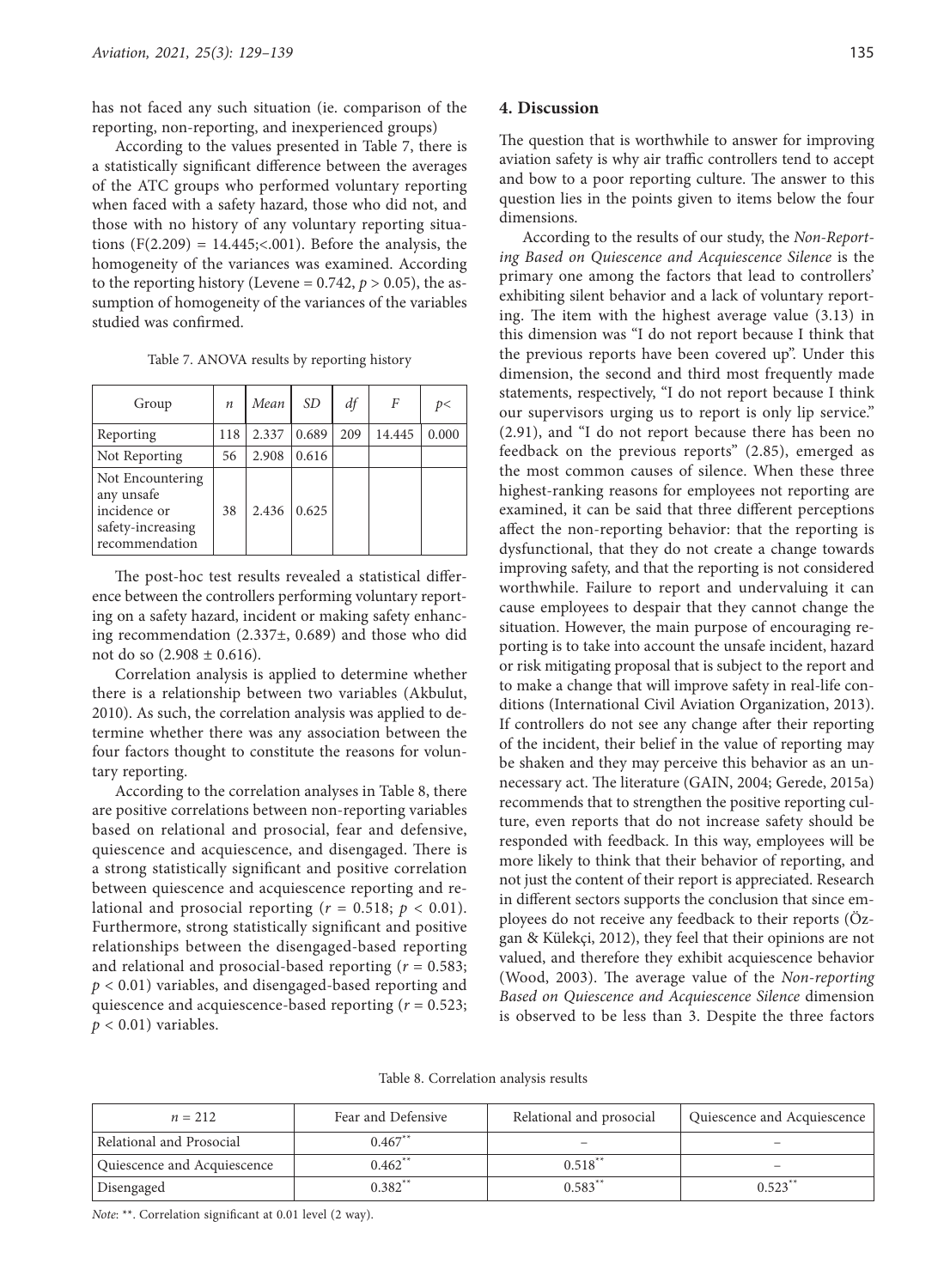mentioned in this context, the behavior of not reporting due to quiescence and acquiescence by controllers can be said to be low. However, it is noteworthy that this value is close to 3 and the item with the highest average value within the 25 factors falls under this dimension.

If non-reporting behavior based on *Quiescence and Acquiescence Silence*, the biggest obstacle facing controllers, is to be prevented, then the reports must be definitely processed and evaluated. The rhetoric to encourage reporting, if remained only as a lip service, can undermine employee confidence in the SMS, middle and senior management, and ultimately reduce reporting success. Even if the report content is deemed not worth reporting, or even if the risk mitigation measure in the report is deemed not to work, the reporting employee should be given feedback. It is useful to give feedback on the report to show that employees' thoughts and suggestions are valued (O'Leary & Chappell, 1996). Sharing an increase in safety or a measure to improve safety across the organization thanks to feedback from employees can also reduce non-reporting behavior based on quiescence and acquiescence.

The second most important factor that causes controllers not to report (2.79) is the *Voluntary Non-reporting Based on Fear and Defensive Silence.* Employees remain silence because of fear of encountering negative consequences, such as punishment or even dismissal from the workplace (Morrison & Milliken, 2000). Dyne et al. (2003) argue that such silent behavior results from a wish on the part of employees to protect themselves from any possible harm.

The reason that prevents employees from reporting, regarding this dimension, is the poor positive just culture. In order to overcome these fears of employees, it is essential to strengthen organizational trust and a positive just culture. According to Reason, strengthening a positive just culture depends on the development of trust-based relationships in organizations. Low organizational trust can undermine perceived fairness concerning safety. As a result, it is difficult for employees who experience a crisis of trust and justice to report unsafe events. That's because employees fear being sanctioned, fired or losing their licenses when they report unsafe incidents. Employees expect themselves and the people they report to be protected so that they can report fearlessly (Reason, 1997). Those providing feedback may point out certain incidents, errors and violations which are related to themselves, their friends, their supervisors, the organization itself or other aviation organizations in their reports. All of these can make the reporting person a target. In this case, the persons expected to file a report take into account the past practices and policies of the supervisors. If a following crisis of confidence is envisaged by the employees, their rate of reporting will be reduced. How organizations treat errors and violations as unsafe acts is the most common determinant of just culture. It is recommended to guarantee anonymity in reporting so that silence based on both prosocial tendency and fear and defensive silence can be reduced. In addition, senior management should commit to the safety policy that anonymity is ensured and demonstrate that it adheres to this policy through real life behavior (International Civil Aviation Organization, 2013; O'Leary & Chappell, 1996). Reason (1998) attributes effective reporting to the way an organization handles errors, violations, investigations and sanctions. Dekker and Breakey (2016) stress that disciplinary systems that impose random punishment make employees less likely to report fearlessly.

To describe the employee silence under the influence of fear as selfishness would be, in our opinion, too convenient of an explanation. Not to report based on fear and defensive silence can also be seen as a rational behavior resulting from people's motivation to protect themselves. When employees act on a natural motive and encounter a just culture problem, the success of reporting can be expected to decrease. However, employees are not only expected to report errors or violations made by themselves or by their friends, but also to report ongoing safety hazards (International Civil Aviation Organization, 2013). Organizations with a weak positive just culture may miss the opportunity to learn about incidents and safety hazards.

The second most rated item under this dimension is the statement "I do not report because I do not think there is any legislation in place to protect me in case of an accident investigation." (2.97). Obviously, fatal accidents throughout the world involve forensic investigation and punishment. However, our findings suggest that forensic investigations into unsafe incidents have created a fear of reporting in aviation employees. It is the unique characteristics of socio-technical systems that give rise to the need for a strong positive safety culture. This need arises from the need to know the past, present and future in order to manage both the present and future safety and control. To know, one must first have data, then produce information from the data, and eventually learn. A strong positive reporting culture is needed to collect data, and a learning culture is needed to generate information from data and change organizational behavior. The success positive reporting and learning cultures depends on a strong positive just culture (Gerede, 2018; Reason, 1997, 1998, 2008). Recognizing the importance of positive safety culture, proactivity, and performance-based safety management approaches, the international aviation community is making an intensive effort to bring criminal law solutions that facilitate reporting. Thus, the European Union has ensured that voluntary reports in aviation organizations remain confidential in the prosecution's investigation into aviation accidents.

The fact that the average value (2.79) of the dimension called *Voluntary Non-reporting based on Fear and Defensive Silence* as the second most common factor that causes controllers not to perform voluntary reporting is less than 3 can be interpreted as positive. It should be noted that this is the second most frequent item (3.08) among all the items.

Another finding in this study is that silence based on prosocial tendency may also hinder reporting. This is because employees are afraid of becoming a whistleblower and being branded as snitches within the group they are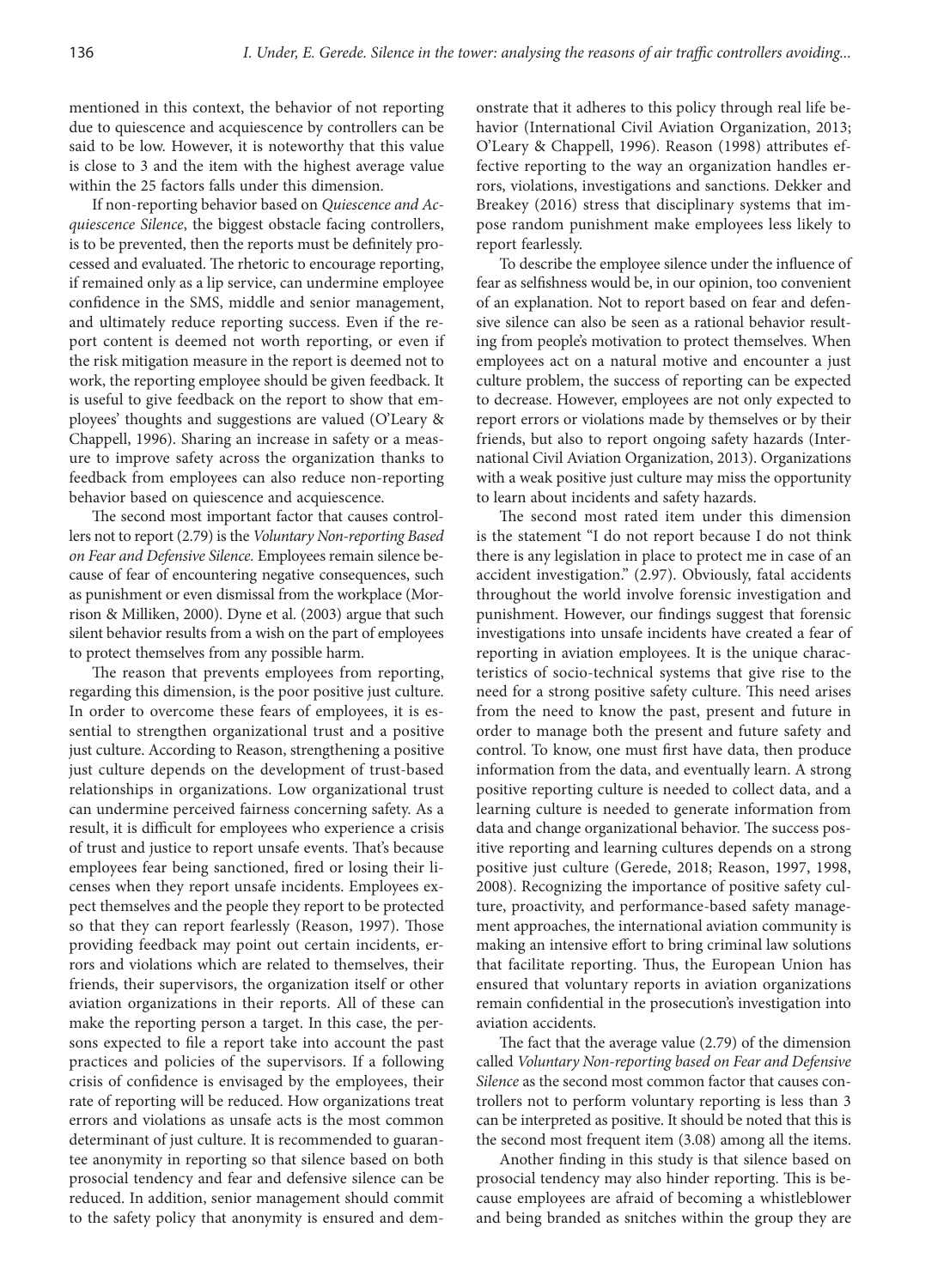a member of. Milliken et al. (2003) state that employees can remain silent for fear that their relationship with their friends will deteriorate and they will become stigmatized. In this kind of silence behavior, rather than being afraid of suffering personal harm, the employee is concerned that his/her colleagues may face negative outcomes if s/he speaks. The statement "I do not report because I do not want to stir up trouble with my co-worker(s) by reporting them" which has an average value as high as 2.89, supports this claim. The statement "I do not report because I do not want to reveal my co-workers' faults and cause them to be punished" with an average of 2.87, indicates that employees refrain from reporting because they think it will hurt their friends. Indeed, according to Dyne et al. (2003), employees do not remain silent only to avoid harm to themselves. In some cases, they may also avoid reporting certain information to protect their colleagues or organizations. This reason may underlie the high average of controllers' statement that they do not report so as to avoid any harm to their friends.

Reducing the personal and social cost that employees perceive in this context can eliminate such barriers to reporting. It may be emphasized during the controllers' human factors training that notifications should be made to improve safety, not simply to complain to someone or to the organization (International Civil Aviation Organization, 2013). It is also recommended to ensure that the persons reported to have caused safety risks will not be punished for acts other than reckless conduct or sabotage (such as error and negligent conduct). This will strengthen controllers' belief that reporting will not put their friends in a difficult position and that they will not be punished, rejected or embarrassed by their friends. In addition, considering that trust issues can prevent reporting, such an assurance will allow establishing a strong positive just culture and developing mutual trust (Reason, 1997, 1998).

The final reason why controllers are not involved in voluntary reporting concerns disengaged silence. In reference to disengaged silence, Premeaux (2001) asserts that employees exhibit manipulative behaviour and therefore perform benefit-cost analysis before engaging in voluntary reporting. When the relevant statements are examined, the statement "I do not report because I do not think it will benefit me" stands out with an average of 2.9, which supports Premeux (2001). Nevertheless, the average value of 2.2 indicates that disengaged silence is a weak motive for controllers for not reporting. Thus, we recommend that recruitment priority should be given to the personnel who are committed to safety. Staff with a high level of safety dedication would be more likely to report without conducting a cost-benefit analysis in their own interest (Gerede, 2015b). In addition, there is a benefit in increasing the perceived personal benefit of reporting, while reducing the perceived cost (O'Leary & Chappell, 1996). For example, it may be suggested that the reporters be socially rewarded. Another suggestion may be that those who do not report, although they are

supposed to do so, should be socially sanctioned. Peer pressure and conformity can be an effective mechanism in the implementation of social rewards and sanctions (UK Civil Aviation Authority, 2002). Furthermore, it may be suggested that the reporting system should be designed in a straightforward, simple, and time-effective structure to prevent reduced reporting due to disengaged (O'Leary & Chappell, 1996). The importance of reporting can be emphasized and how to do it and how the system works can be explained in the SMS and Human Factors trainings as well.

There is a statistically significant difference between the averages of the ATC groups who performed voluntary reporting, those who did not, and those with no history of any voluntary reporting situations. The post-hoc test results revealed a statistical difference between the controllers performing voluntary reporting on an incident or making safety enhancing recommendation  $(2.337 \pm 0.689)$ and those who did not do so  $(2.908 \pm 0.616)$ . The fact that the voluntary non-reporting averages of the controllers with the same vocational training and performing the same profession differ statistically underscores the lived experiences of the controllers. When the answers of the controllers who stated that they had not been in voluntary reporting before are examined, the highest average belongs to the statement "I do not report because I think that I will face the same problems experienced by my co-workers who have previously reported." This item has the highest average  $(3.48 \pm 1.062)$  on the voluntary nonreporting scale. In other words, the reason behind controllers' not performing voluntary reporting is that they have witnessed the problems that their friends have experienced in the past. Among the answers of the controllers who confirmed engaging in voluntary reporting, the lowest average belongs to the following statement: "I do not report because I do not think reporting is my job." (1.70  $\pm$ 0.720). Another low-average statement is "I do not report because I am concerned about being cast out by my coworkers" (1.90 ± 1.049).

The correlation analysis suggests that situations that push workers into quiescence and acquiescence behaviors also lead them to relational and prosocial behaviors. In other words, the controller who agrees with the statement "I do not report because I do not think that our supervisors like to hear anything negative" may also agree with the statement "I do not report because I do not want to damage my relationships with my supervisor(s) by reporting them" and, thus may be avoiding voluntary reporting not to harm his/her relationship with his/her superiors. Similarly, it can be stated that situations that result in employees not engaging in voluntary reporting due to disengaged silence may lead them to relational and prosocial behavior and cause them not to engage in voluntary reporting. For example, it can be said that the controller agreeing with the statement "I do not report because I do not think reporting will do me any good" which is a statement related to the disengaged silence dimension, will also agree with the statement "I do not report because I do not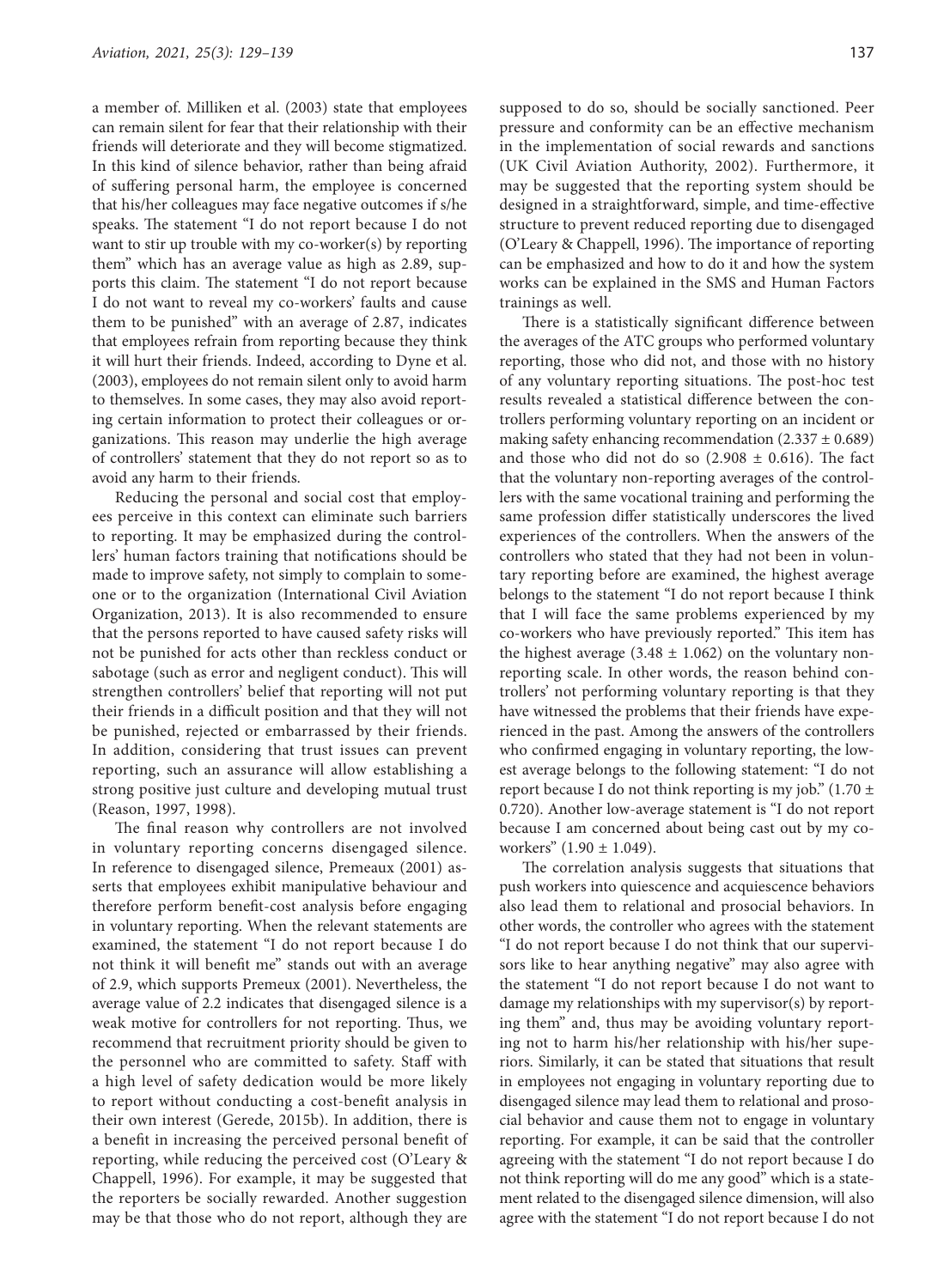want to be stigmatized as the 'complainer' in my company/ among my co-workers" which is a relational and prosocial statement. In brief, both statements are based on a comparison between the benefit and the harm that employees make before any reporting behavior. As such, the quality and quantity of reporting can be expected to increase if the benefits of reporting and the costs of avoiding reporting for the employee are increased.

While we aim to explore the reasons why air traffic controllers avoid voluntary reporting, there are several limitations to this study. First, we assumed that controllers are adequately aware of voluntary reporting in the study. In another words, they know the importance of voluntary reporting on aviation safety. Second, our survey respondents were chosen from air traffic controllers working in Turkey. Since nation culture, organizational culture, and safety culture that arises out of the both are factors that are likely to affect non-reporting behavior, the analysis and discussion based on the perceptions of the sample respondents may vary if the data was collected from a different region or different sample.

#### **Conclusions and suggestions**

The failure of employees in aviation organizations to report voluntarily on an unsafe event or a safety-enhancing proposal is a major obstacle to preventing a future accident. This is because the lack of voluntary reporting by employees in aviation organizations makes it difficult to access the data needed to manage safety.

Because of this importance, the four-factor structure proposed by Ünder (2016) regarding the reasons why aircraft maintenance technicians did not do voluntary reporting was tested by the confirmatory factor analysis for the case of air traffic controllers. The four-factor structure of the failure of air traffic controllers to report based on relational and prosocial, fear and defensive, quiescence and acquiescence, and disengaged silence was found to be structurally valid.

When asked whether they were doing volunteer reporting, 27% of controllers gave a negative response. Further, the tests conducted to see whether the voluntary reporting averages of controllers differed in terms of demographic variables found no statistically significant differences. In contrast to the demographic variables, voluntary reporting averages were statistically different in terms of reporting histories  $(F(2.209) = 14.445; < .001)$ .

The correlations between the voluntary reporting dimensions were also investigated via correlation analysis to see whether there was a statistically significant relationship between the dimensions of the voluntary reporting, and the supposed positive relationships among the dimensions of non-reporting were again identified with the help of correlation analysis. The positive strong relationships obtained by the correlation analysis show that each dimension causing controllers not to engage in voluntary reporting is linked to each other by strong relationships.

In brief, given the critical role of controllers in ensuring aviation safety, stronger efforts should be made to understand the reasons why members of this professional group are not engaged in voluntary reporting, without underestimating its significance. It would be helpful to get down to the roots of the impediments preventing voluntary reporting and to break the silence to increase safety. Without reporting, the performance-based safety management approach cannot succeed. Reporting is also the basis of proactivity.

To increase voluntary reporting, we recommend the employees' protection to be fully assured. To this end, senior management should commit to the safety policy of establishing a system in which employees are protected and their voluntary reporting can be done anonymously.

Also, although it is useful to examine the factors of countries such as law, education system and culture, it is beneficial to consider these factors in future studies to focus on the factors of not reporting voluntarily.

### **References**

- Akbulut, Y. (2010). *Sosyal bilimlerde spss uygulamaları.* İdeal Kültür Yayıncılık.
- Alioğulları, Z. D. (2012). *Örgütsel sessizlik ve örgütsel vatandaşlık davranışı arasındaki ilişki: Bir uygulama*. Atatürk Üniversitesi Sosyal Bilimler Enstitüsü.
- Bayın, G., Yeşilaydın, G., & Esatoğlu, A. E. (2015). Hemşirelerde örgütsel sessizlik nedenlerinin belirlenmesi. *İşletme Araştırmaları Dergisi, 7*(1), 248-266.
- Bienefeld, N., & Grote, G. (2012). Silence that may kill: When aircrew members don't speak up and why. *Aviation Psychology and Applied Human Factors*, *2*(1), 1-10. <https://doi.org/10.1027/2192-0923/a000021>
- Bowen, F., & Blackmon, K. (2003). Spirals of silence: The dynamic effects of diversity on organizational voice. *Journal of Management Studies*, *40*(6), 1393-1417. <https://doi.org/10.1111/1467-6486.00385>
- Brinsfield, C. T. (2013). Employee silence motives: Investigation of dimensionality and development of measures. *Journal of Organizational Behavior, 34*(5), 671-697. <https://doi.org/10.1002/job.1829>
- Çakıcı, A. (2008). Örgütlerde sessiz kalınan konular, sessizliğin nedenleri ve algılanan sonuçları üzerine bir araştırma. *Ç.Ü. Sosyal Bilimler Enstitüsü Dergisi, 17*(1), 117-134.
- Çokluk, Ö., Şekercioğlu, G., & Büyüköztürk, Ş. (2014). *Sosyal bilimler için çok değişkenli istatistik: SPSS ve LISREL uygulamaları*. Pegem Akademi.
- Dekker, S. W., & Breakey, H. (2016). "Just Culture:" Improving safety by achieving substantive, procedural and restorative justice. *Safety Science, 85*, 187-193. <https://doi.org/10.1016/j.ssci.2016.01.018>
- Dyne, L. V., Ang, S., & Botero, I. C. (2003). Conceptualizing employee silence and employee voice as multidimensional constructs. *Journal of Management Studies*, *40*(6), 1359-1392. <https://doi.org/10.1111/1467-6486.00384>
- EUROCONTROL. (2002). *Eurocontrol CARE/ASAS Activity 2: Human Performance.* Eurocontrol.
- GAIN. (2004). *A roadmap to a just culture: Enhancing the safety environment*. Airbus.